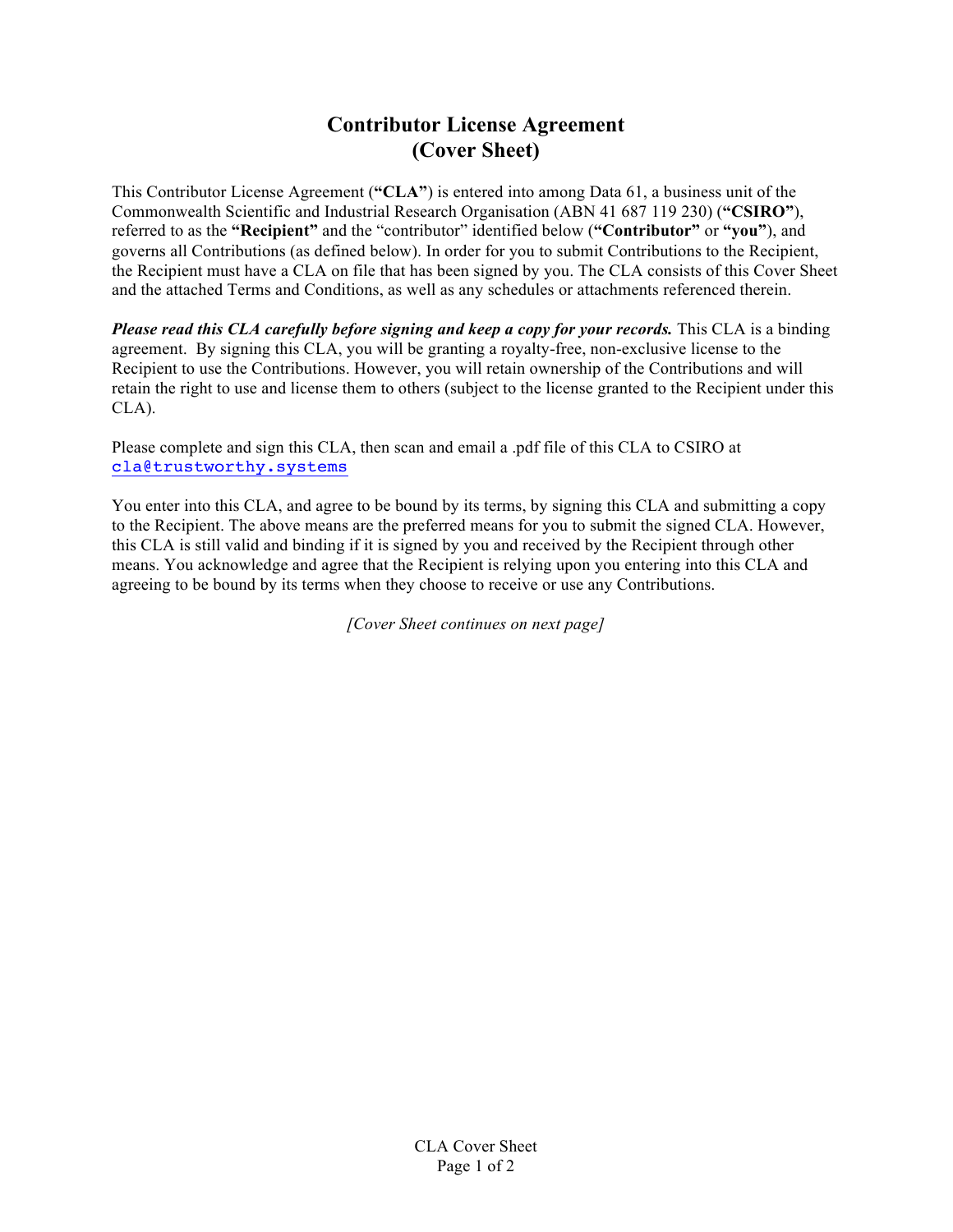#### **CONTRIBUTOR'S INFORMATION**

Name of Contributor (full legal name): \_\_\_\_\_\_\_\_\_\_\_\_\_\_\_\_\_\_\_\_\_\_\_\_\_\_\_\_\_\_\_\_\_\_\_\_\_

Specify Individual or Company:\*

If Contributor is a Company, full legal name and title of individual signing this CLA on behalf of Contributor:

|            | Title: $\qquad \qquad$ |
|------------|------------------------|
|            |                        |
|            |                        |
| Country:   |                        |
| Telephone: |                        |
| E-Mail:    |                        |

\* Specify whether Contributor is an individual (*i.e.* a human being acting in his or her individual capacity) by writing "Individual," or a company or other legal entity (other than an individual) by writing "Company."

#### **AGREEMENT BY CONTRIBUTOR (sign below):**

 $\mathcal{L}_\text{max}$  and the set of the set of the set of the set of the set of the set of the set of the set of the set of the set of the set of the set of the set of the set of the set of the set of the set of the set of the s

The individual (*i.e.* human being) signing this CLA represents and warrants: (1) *she or he has read this CLA in its entirety and agrees to all of its terms and conditions*; (2) she or he is at least 18 years old and has the legal authority and capacity to enter into this CLA; (3) the information provided above is complete and accurate; (4) if Contributor is an Individual (as specified above), then she or he is the Contributor identified above; and (5) if Contributor is a Company (as specified above), then she or he has the authority to enter into this CLA on behalf of Contributor.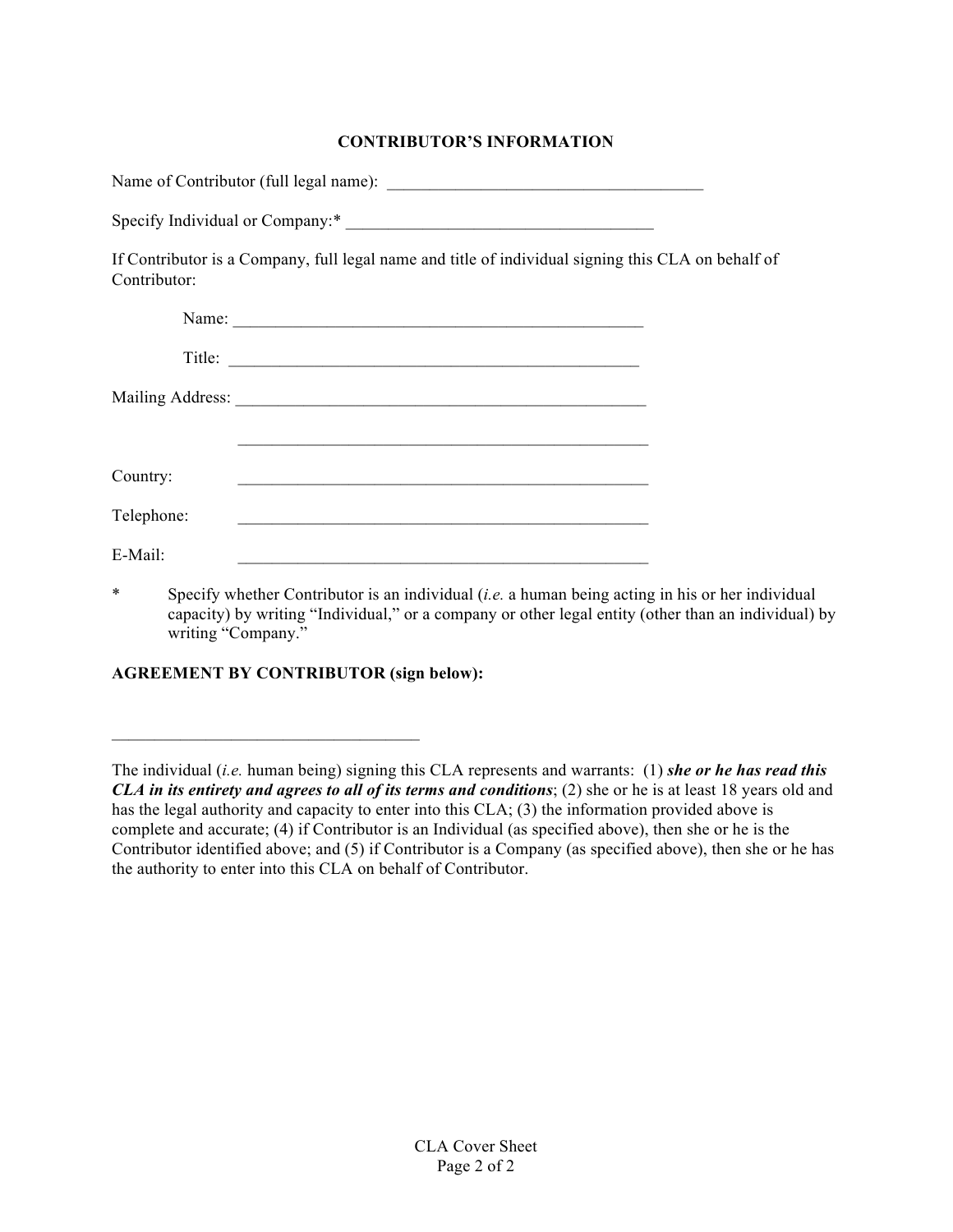## **Contributor License Agreement (Terms and Conditions)**

**1.0 Definitions.** Terms defined in the Cover Sheet and not otherwise defined herein shall have the meanings set forth in the Cover Sheet.

1.1 **"Affiliate"** means with respect to a specified entity, any other person or entity that directly or indirectly controls, is controlled by or under common control with such specified entity. For the purposes of this definition, **"control**" means the ownership of more than 50% of the voting equity of the specified entity.

1.2 **"Contributions"** mean any and all code, documentation or other works of authorship, including any modifications or additions to an existing work, that is submitted by or on behalf of Contributor to either of the Recipients for inclusion in, use with, or otherwise in connection with, any Project. For the purposes of this definition, **"submitted"** means any form of electronic, verbal, or written communication with either of the Recipients or its representatives, including communication on electronic mailing lists, source code control systems, and issue tracking systems that are managed by, or on behalf of, either of the Recipients in connection with the Project, but excluding a communication that is conspicuously marked or otherwise designated in writing by you, at the time of submission, as "Not a Contribution."

1.3 **"Project"** means any of the projects owned or managed by either of the Recipients, including the project hosted at https://github.com/NICTA/cogent/.

1.4 **"including"** means including without limitation.

## **2.0 Grant of Copyright License.**

Subject to the terms and conditions of this Agreement, Contributor hereby grants separately to each of the Recipients an irrevocable, perpetual, non-exclusive, worldwide, no-charge, royalty-free, irrevocable license, under any and all copyrights owned by Contributor or licensable by Contributor (whether at the time of Contributor's submission or anytime thereafter) to use, reproduce, prepare derivative works of, publicly display, publicly perform, and distribute the Contributions (or portions thereof) and any such derivative works. If Contributor is a Company (as set forth on the Cover Page), then this license also includes any and all copyrights owned by or licensable by any of Contributor's Affiliates (whether at the time of Contributor's submission or anytime thereafter). This license includes the right to grant sublicenses.

#### **3.0 Grant of Patent License.**

Subject to the terms and conditions of this Agreement, Contributor hereby grants separately to each of the Recipients an irrevocable (except as set forth below in this section), perpetual, non-exclusive, worldwide, no-charge, royalty-free patent license, under any and all patents owned by Contributor (whether at the time of Contributor's submission or any time thereafter) to make, have made, use, offer to sell, sell, import, and otherwise transfer the Contributions and any derivative works thereof, whether alone or in combination with other works, where such license applies only to those patent claims that are necessarily infringed by the Contributions alone or by combination of the Contributions with the Project. If Contributor is a Company (as set forth on the Cover Page), then this license also includes any and all patents owned by or licensable by any of Contributor's Affiliates (whether at the time of Contributor's submission or anytime thereafter). This license includes the right to grant sublicenses, provided that: if any person or entity institutes patent litigation against Contributor (including a cross-claim or

> CLA Terms and Conditions Page 1 of 2